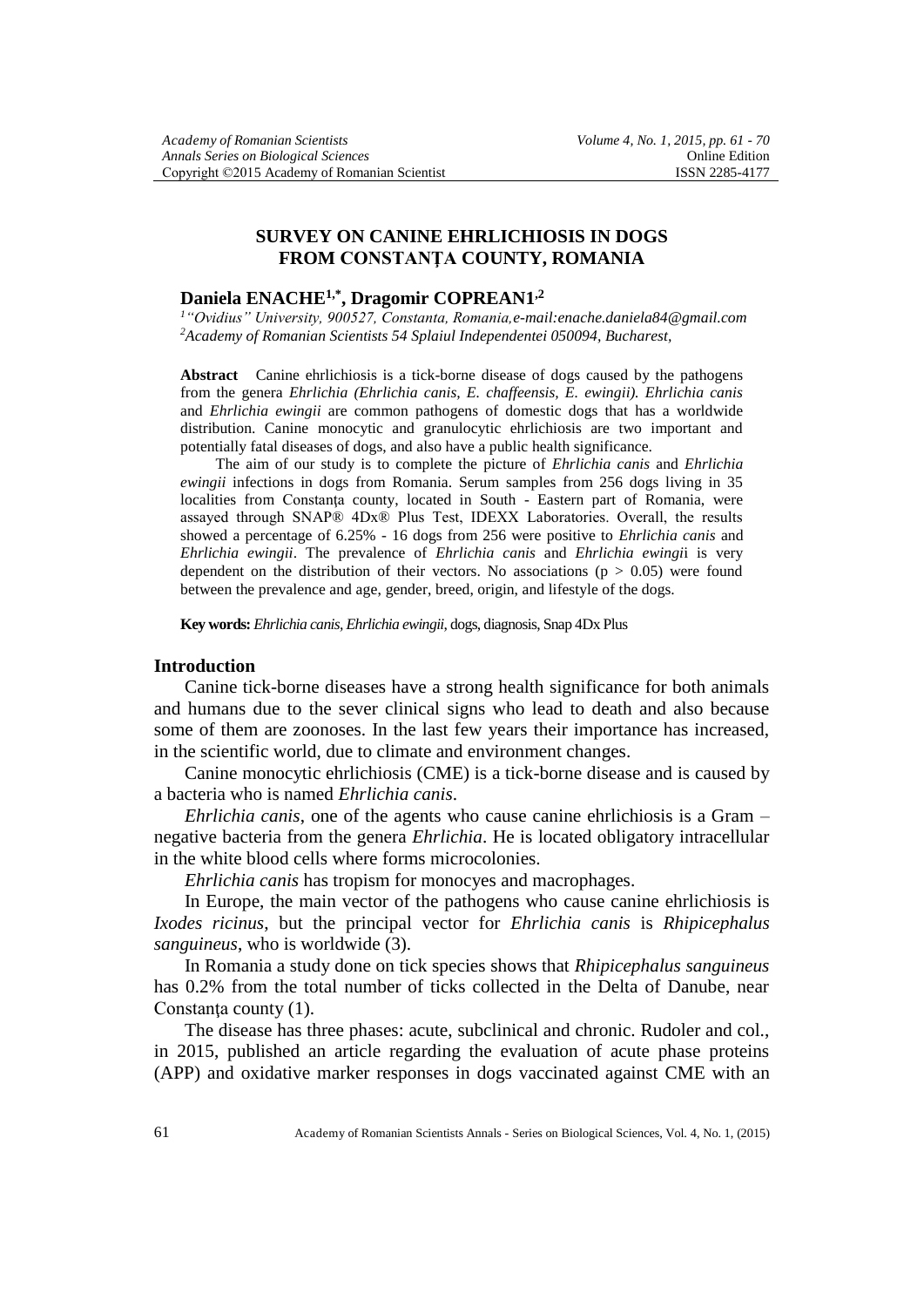attenuated vaccine and subsequently challenged with a wild *E. canis* strain. The body of the dogs create an inflammatory response to *E. canis* infection which can includes changes in certain acute phase proteins (APP) and in biomarkers of the oxidative status. APP responses are considered part of the innate immune response to CME (10).

The symptoms varies from each case and depends of the immune status of the host, age and breed, but often veterinarians clinicians can see: anorexia, epistaxis, weight loss, fever, lethargy. Gastrointestinal symptoms, ocular signs and respiratory problems are rare. In 1975, Smith and col. describe a case of *Ehrlichia canis* infection in a mixed dog who came from India and the symptoms observed were: epistaxis, anemia, leukopenia, hypoalbuminemia, and hypergammaglobulinemia. The necropsy was done after the dog's death and they observed: ecchymoses and petechiae on the gallbladder, kidneys, small intestinal mucosa, cerebrum, and cerebellum. Plasmacytosis and perivascular cuffing was evident in various organs, especially the cerebrum, cerebellum, and meninges (11). In Romania, in 2015, Morar and col. describe a case of *Ehrlichia canis* infection in a dog who came from a nonendemic region of Europe and support like this the geographical expansion

of canine ehrlichiosis (8).

*Ehrlichia ewingii* is the causative agent of granulocytic ehrlichiosis in dogs and affects the neutophils and rarely the eosinophils (3). Symptoms seen in the dogs diagnosed with *Ehrlichia ewingii* infection are: fever, lameness, lethargy, pain during walking and at the join when the dog is palpated also due to the joint effusion. It could be possible to see neurological signs as: tremors, occular symptoms (anisocoria) and an abnormal position of the head (5).

#### **Materials and methods**

Blood samples were collected from 256 dogs with age between 1 and 13 years old. The dogs were from 35 localities from Constanţa county, located in the South-Eastern part of Romania (figure 1).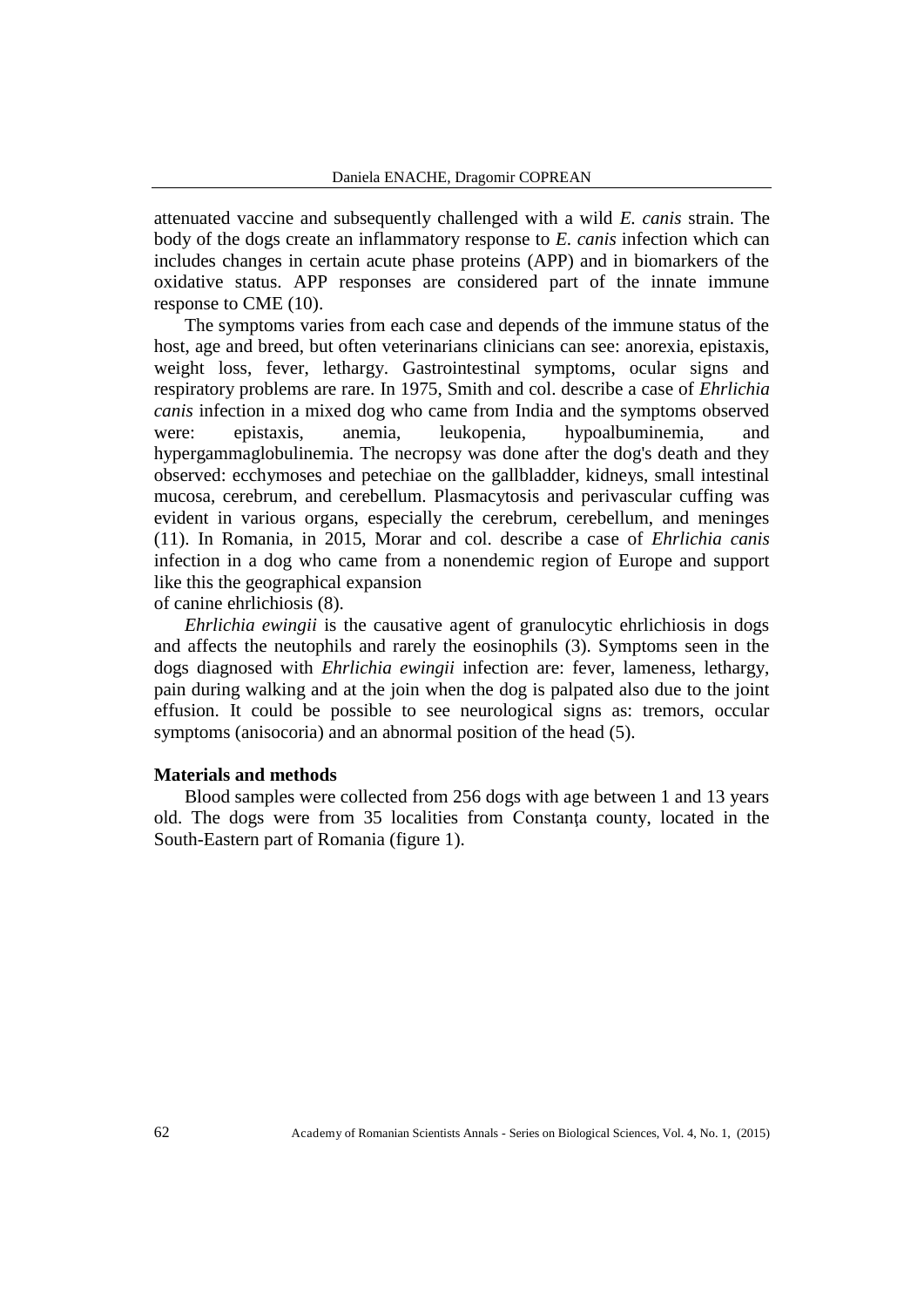

Survey on Canine Ehrlichiosis in Dogs from Constanța County, Romania

Figure. 1. Map of the localities from which were collected the samples (original)

The blood samples were collected in EDTA sterile vaccutainers from the cephalic vein. By SNAP® 4Dx® Plus Test, IDEXX Laboratories, were tested all the blood samples.

This test is using an ELISA technique (figure 2) and is a quickly method who gives the results in 8 minutes. All the tests are stored into the fridge at 2-8˚C. Before using they are took from the fridge and let at the room temparature to be properly use. After the test is ready to be used, we put 3 drops of blood sample and 4 drops of conjugate into a small plastic tube. This tube is gently inverted 4-5 times, to be sure that the sample is mixed. The entire contents of the tube 3 is put into the sample well of a SNAP device. The test device has a small area named the activation circle where sample migrate and confirm that the test can be pressed firmaly in the specific area of the device to be activated. After 8 minutes the result can be read on the device window and can be seen in the image below, figure 3 (14).

Prevalence of infectious agents among dogs and categorical risk factors (sex, breed) for infections were compared using the Microsoft Office Excel with oneway ANOVA and test.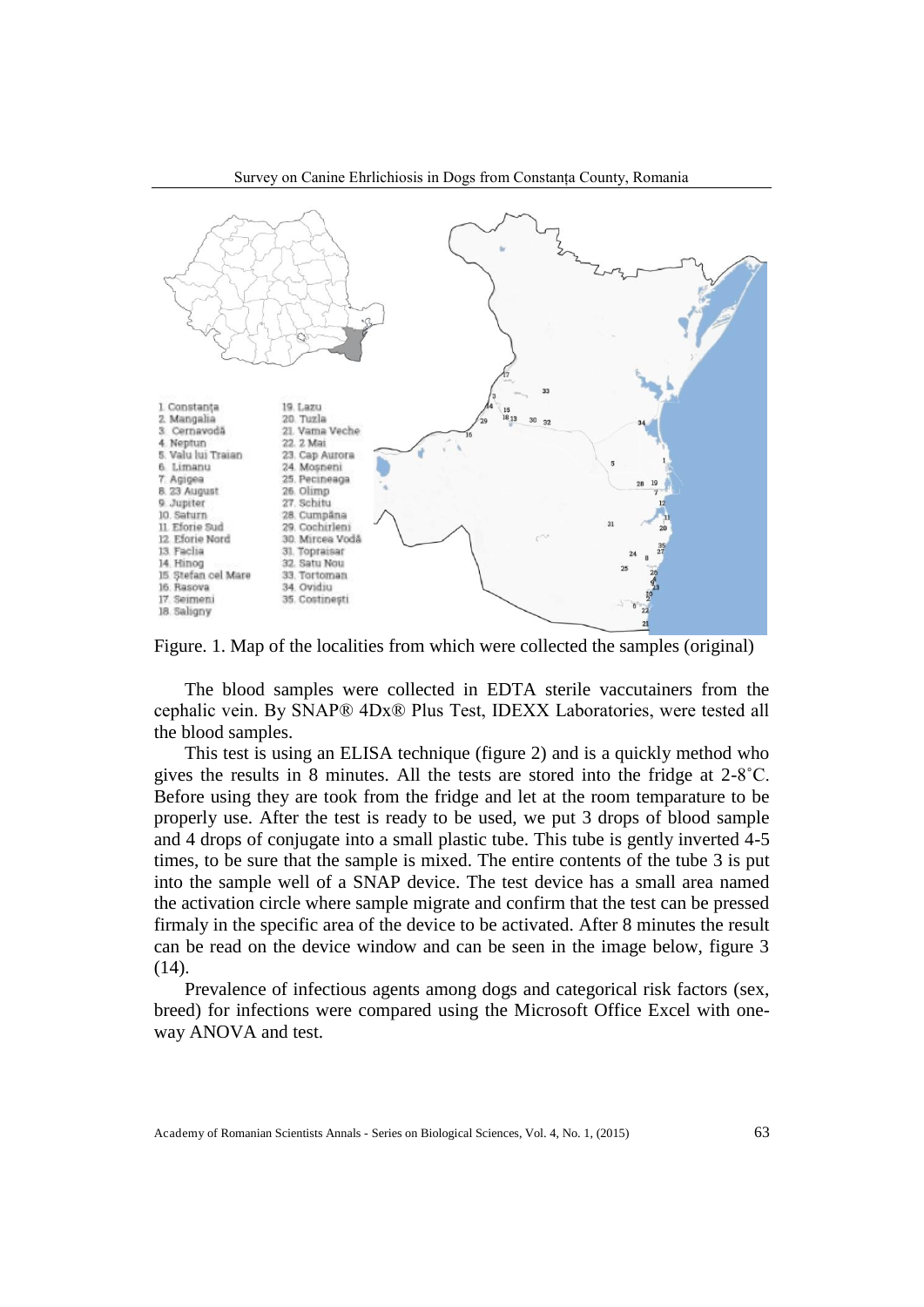



**Figure 2. ELISA technique for SNAP 4DX Plus test (13)**



**Figure. 3. Result interpretation in SNAP 4Dx Plus test (14)**

## **Results and discussions**

The result from our study showed that 6.25% (16/256) from all the dogs tested were positive to *Ehrlichia canis* and *Ehrlichia ewingii*. Three dogs from these were positive also to *Anaplasma phagocytohilum* and *Anaplasma platys*. The co-infection registered a percentage of 1.17% (3/256), figure 6. In the figure 4 Snap 4Dx Plus test has a negative result and in the figure 5, Snap 4 Dx Plus test has a positive result, which represent that the antibodies to *Ehrlichia canis* and *Ehrlichia ewingii* interacted with the corresponding antigens.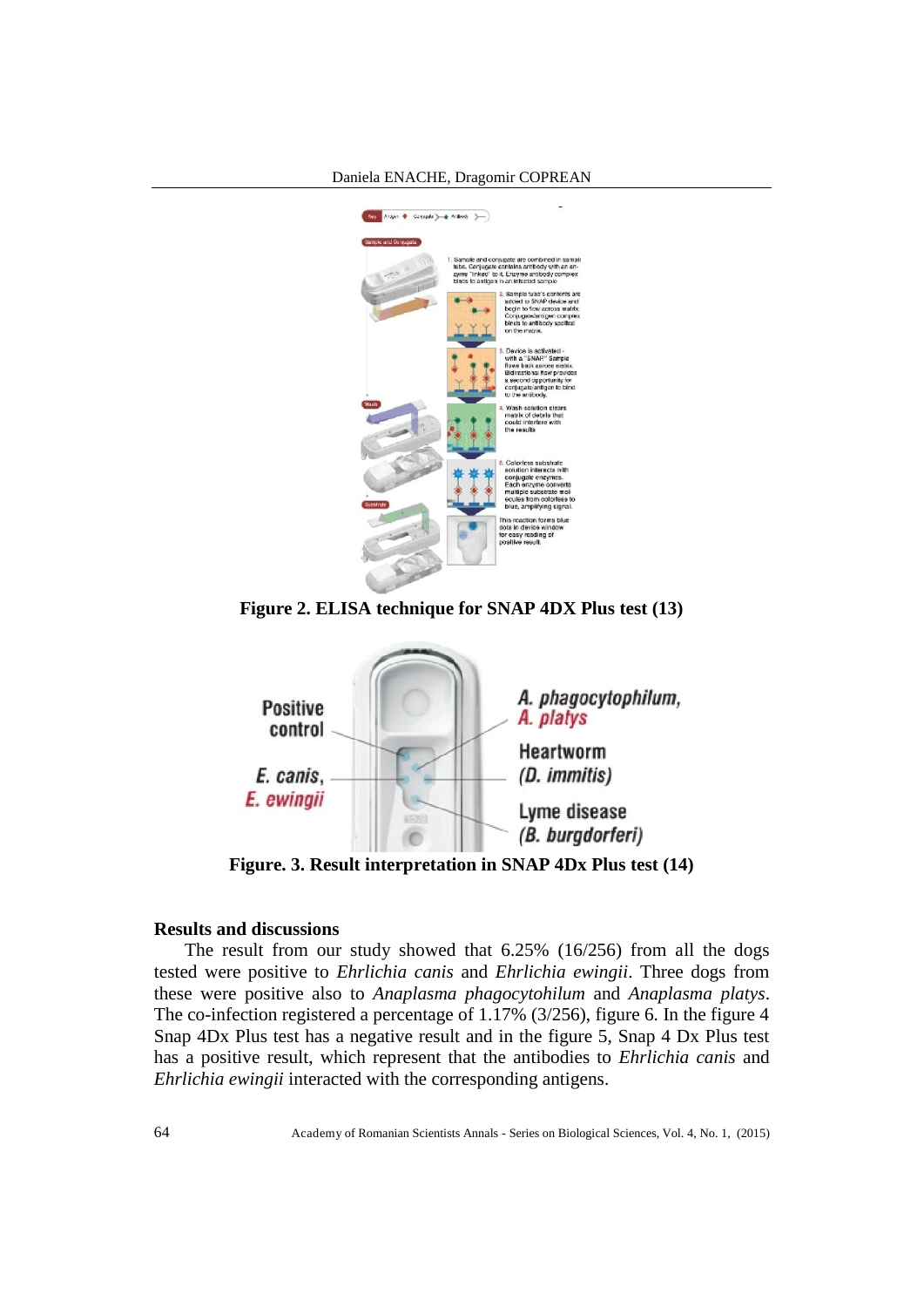



Figure. 4. Negative result (original)

Figure. 5. Positive result (original)



Figure 6. Positive: co-infection (original)

In the Table 1 are presented details about the dogs who were tested for antibodies to

*Ehrlichia canis* and *Ehrlichia ewingii*: data regarding environment, rural and urban areas from Constanţa county and the sex of the dogs.

| Environment | Rural       | Urban      | Total    |  |  |
|-------------|-------------|------------|----------|--|--|
| Female      | 125/256     | 19/256     | 144      |  |  |
|             | (48.83%)    | (7.42%)    | (56.25%) |  |  |
|             | 87/256      | 25/256     | 112      |  |  |
| Male        | $(33.98\%)$ | $(9.77\%)$ | (43.75%) |  |  |

Table 1. Data of dogs from the study: sex and environment

The dogs had ages between 1 and 13 years old, both females, 56.25% (144/256) and males, 43.75% (112/256). All the dogs were included in 4 groups depending their age (figure 7).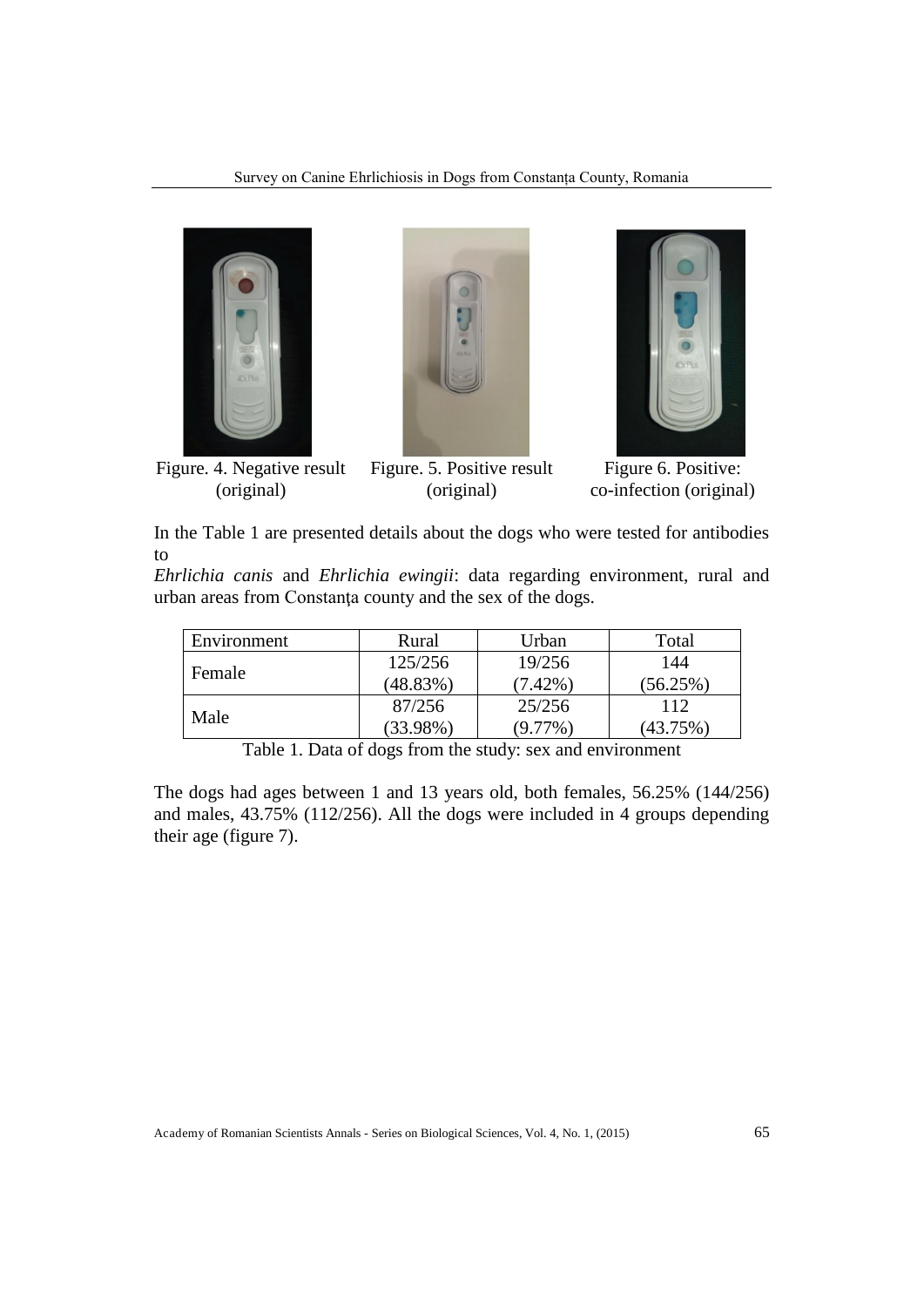



Figure 7. Diagram: group of age and sex of dogs from the study

The second table (table 2) include these groups. The representative group is the first one, dogs with age between 1-3 years old 74.60% (191/256) and the least representative group is  $> 9$  years old, 1.95% (5/256).

| Age   | $1-3$ years |      | 4-6 years |      | 7-9 years |      | $> 9$ years |      |
|-------|-------------|------|-----------|------|-----------|------|-------------|------|
| Sex   | Female      | Male | Female    | Male | Female    | Male | Female      | Male |
|       | 108         | 83   | 27        | 19   |           |      |             |      |
| Total | 191/256     |      | 46/256    |      | 14/256    |      | 5/256       |      |
|       | 74.60%      |      | 17,97%    |      | 5.47%     |      | 1.95%       |      |

Table 2. Four groups of age for the dogs tested in the study

In our study, dogs were both from rural, 82.81% (212/256) and urban, 17.19% (44/256) areas from Constanţa county (figure 8) and on their bodies we observed ectoparasites like fleas and ticks.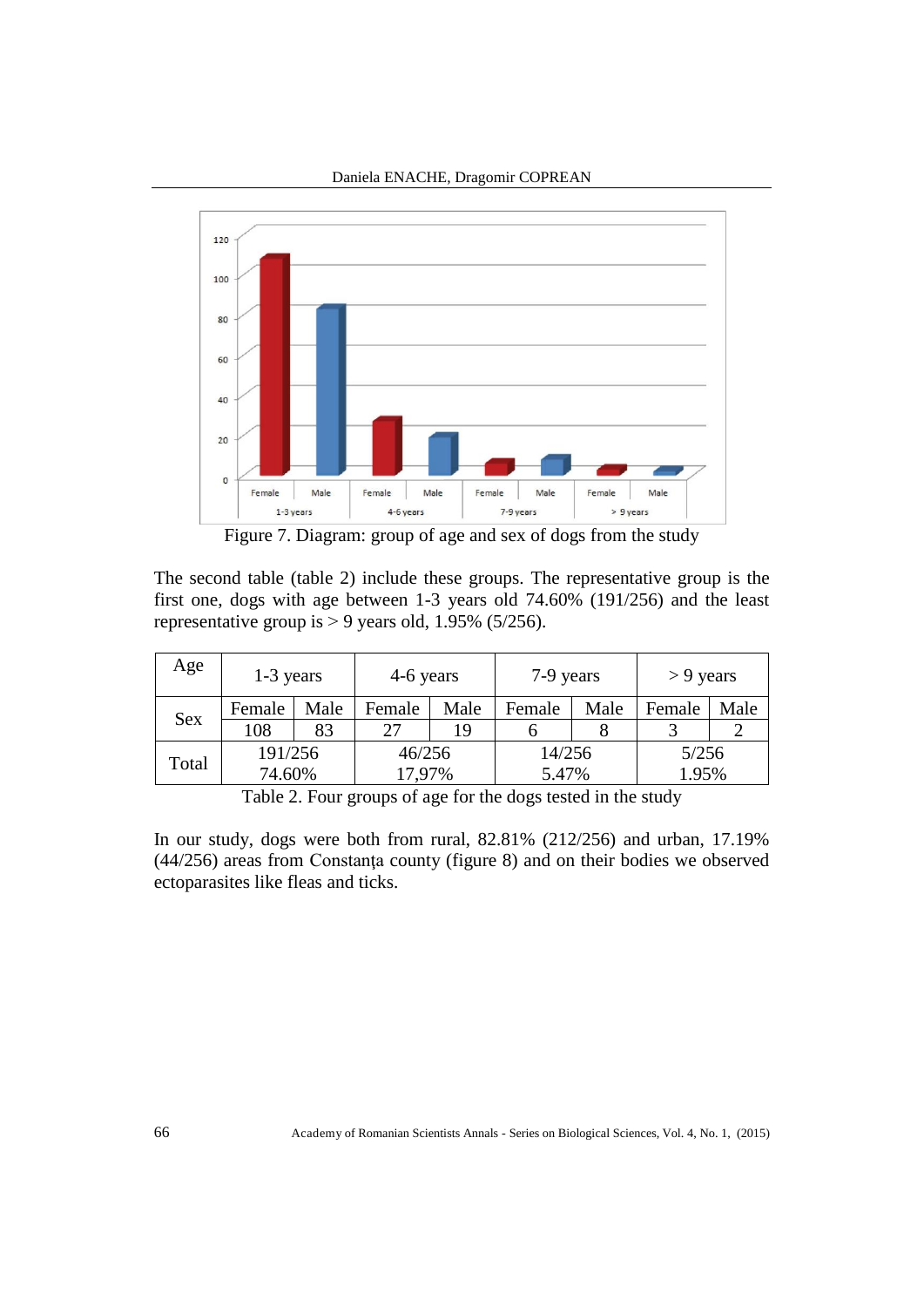

Survey on Canine Ehrlichiosis in Dogs from Constanța County, Romania

Figure 8. Diagram: lifestyle of the dogs from the study

The number of the dogs who had ticks on their body at the time we collected the blood samples was 49 (19.14%) from 256 dogs present in this study. Our results showed that even the ticks were not on the body surface of the dogs at the moment when we collected the blood samples, some of them were found positive to the antibodies to Ehrlichia canis and Ehrlichia ewingii.. From the total number of dogs examined, the current study tested 11 males and 5 females who were positive for antibodies to *Ehrlichia canis* and *Ehrlichia ewingii*.

Fever was a clinical sign seen in a number of 29 dogs from a total of 256. In the others no fever was observed. Other clinical signs who were also observed in these 29 dogs were: lethargy, anorexia and weight loss. Only one male dog had epistaxis and he was a German Shepherd breed.

All the dogs tested were examined by groups of age. In the table 3 and figure 9 are observed the positive cases to antibodies of Ehrlichia canis and Ehrlichia ewingii, data referring to environment and to the presence of the ticks on the body of the positive dogs who were examined in this study.

| Age             | $1-3$ years |        | 4-6 years |       | 7-9 years |       | $> 9$ years |      |
|-----------------|-------------|--------|-----------|-------|-----------|-------|-------------|------|
|                 | Female      | Male   | Female    | Male  | Female    | Male  | Female      | Male |
| Sex             | 4           | ⇁      |           | 2     |           | 2     |             |      |
|                 | 25%         | 43.75% |           | 12.5% | 6.25%     | 12.5% |             |      |
| Rural/<br>Urban | 4/0         | 7/0    |           | 1/1   | 0/1       | 1/1   |             |      |

Academy of Romanian Scientists Annals - Series on Biological Sciences, Vol. 4, No. 1, (2015) 67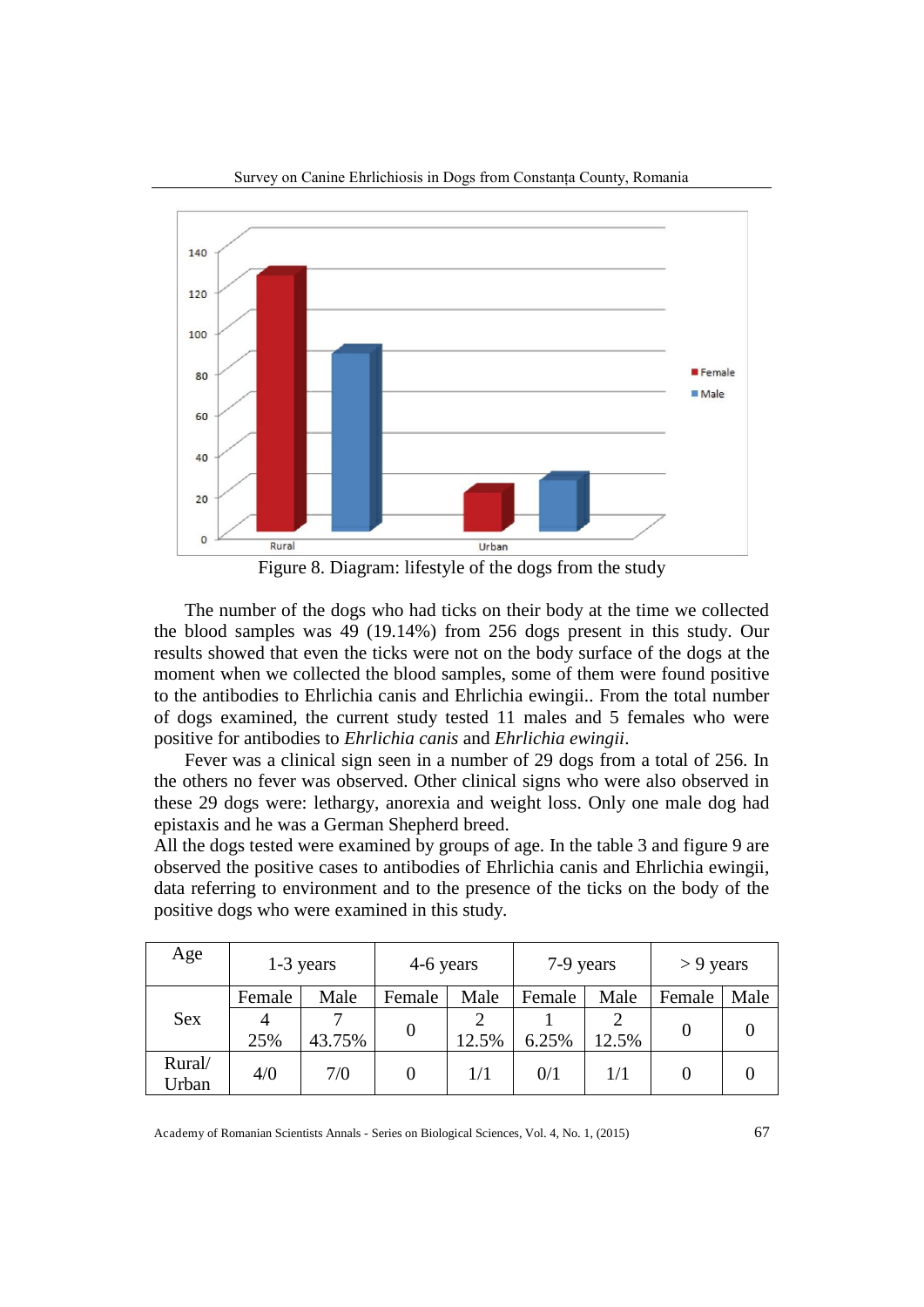| Presence<br>of ticks         |     |  |  |  |
|------------------------------|-----|--|--|--|
| $_{\rm on}$<br>the<br>animal | لىم |  |  |  |
| body                         |     |  |  |  |

Daniela ENACHE, Dragomir COPREAN

Table 3. Data referring to positive dogs tested for antibodies to Ehrlichia canis and Ehrlichia ewingii



Figure 9. Diagram: positive dogs to Ehrlichia canis and Ehrlichia ewingii antibodies

The highest percentage, 68.75% (16/256), for positive dogs to antibody against *Ehrlichia canis* and *Ehrlichia ewingii* was obtained for the first group of age, 1 - 3 years old, both females (25%) and males (43.75%) and in the same time no positive case was found for the group of age, more then 9 years old  $(> 9 \text{ years})$ . For the first group also were found 4 cases in which dogs had ticks on their bodies instead of the last group were no ticks were found.

Even the first group of age had more positive dogs to the antibodies against *Ehrlichia canis* and *Ehrlichia ewingii* than other groups, the results showed that there are no correlations between the age, gender and environment.

The infections is dependent of the spead of the vectors, ticks, which make possible the transmission of the pathogens. The presence of *Ehrlichia canis* and *Ehrlichia ewingii* is worldwide. This is confirmed by the studies done in several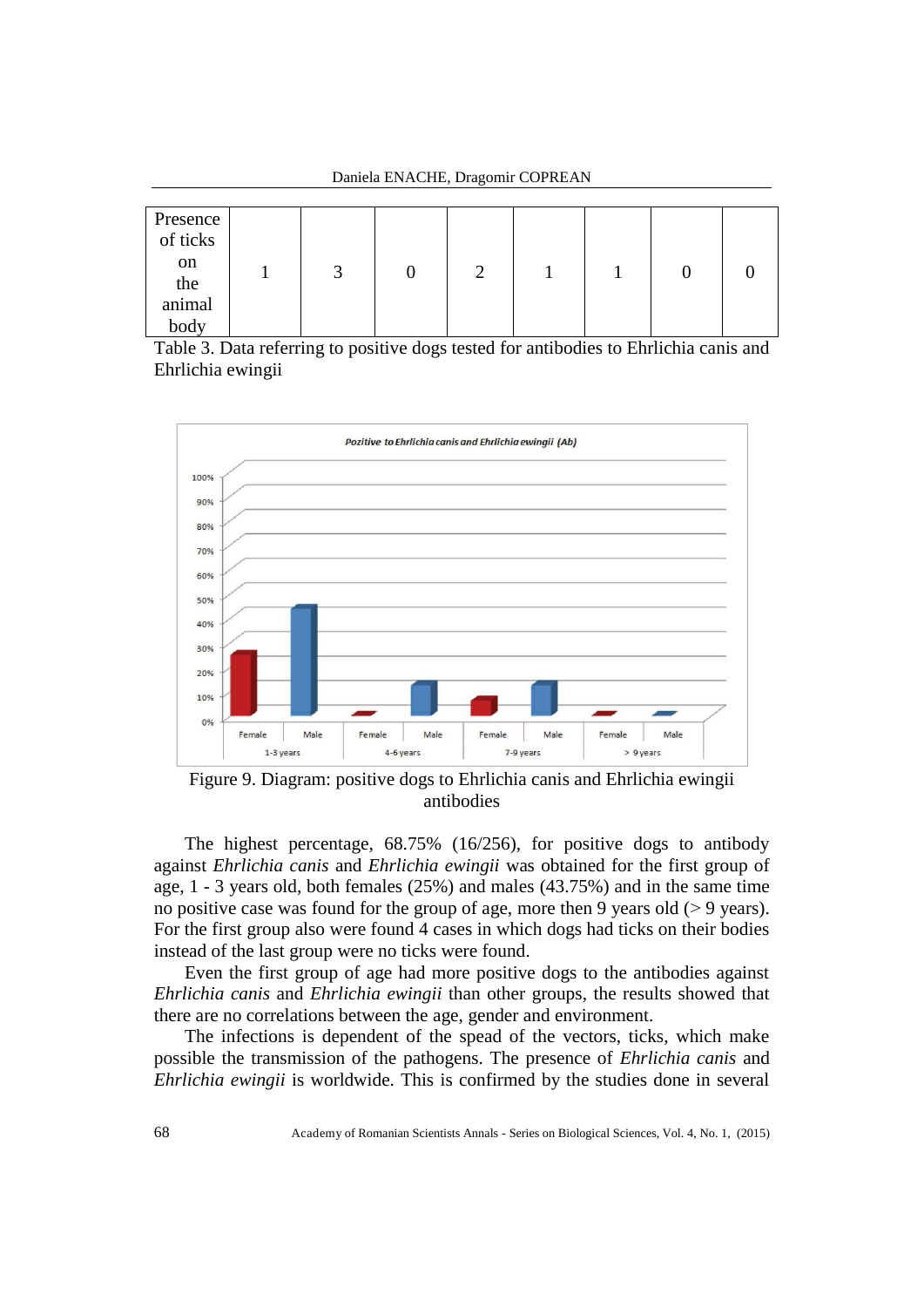countries. Our result obtained for the prevalence of *Ehrlichia canis* is in the limits (0.16%-62%) of other studies done in different countries (Ionița et. al., 2012, Mircean et. al., 2012, Farkas et. al., 2014, Perez et. al., 2014, McCowne et. al.,2014). In 2014 a study done by Starkey et. al., showed that dogs are at high risk of infection with *Ehrlichia ewingii* in many area of United States where ticks were common (12).

The result is hight enough to worry us and to be considered also the infections with *Ehrlichia canis* and *Ehrlichia ewingii* in dogs from Romania.

### **Conclusions**

The presence of the antibodies to *Ehrlichia canis* and *Ehrlichia ewingii* in the blood samples collected from dogs involved in our study, from Constanţa county, confirm the existence of canine infection with Ehrlichia spp.

The seroplevalence of *Ehrlichia canis* and *Ehrlichia ewingii* in dogs from Constanţa county is 6.25%.

No associations were found between the prevalence and age, gender, origin, clinical signs, presence of ticks on the body surface and lifestyle of the dogs. Age can be considered an important risk factor for the infection with *Ehrlichia canis* and *Ehrlichia ewingii*.

### **References**

- 1. Dumitrache, M.O., Kiss, B., Dantas-Torres, F., Latrofa, M.S., D'Amico, G., Sándor, A.D., Mihalca, A.D. (2014). Seasonal dynamics of *Rhipicephalus rossicus* attacking domestic dogs from the steppic region of southeastern Romania, Parasites & Vectors, 7-97.
- 2. Farkas, R.,Gyurkovszky, Mónika, Lukács, Z., Aladics, B., Solymosi, N. (2014), Seroprevalence of some vector-borne infections of dogs in Hungary, Vector Borne Zoonotic Diseases, 14, 256-60.
- 3. Ilie, S.I., Imre, K., Hotea Ionela, Imre Mirela, (2011). Patogeni ai sângelui în continuă expansiune, Ed. Agroprint & Mirton, Timișoara.
- 4. Ioniță, Mariana, Enăchescu, Violeta, Mitea, I.L. (2012). Preliminary data on serological survey of exposure to arthropod-borne pathogens in stray dogs from Bucharest, Romania, Scientific Works. C Series. Veterinary Medicine, Vol. LVIII ISSUE 4.
- 5. Jane E. Sykes. (2014). Canine and Feline Infectious Diseases, Elsevier Saunders.
- 6. McCown M.E., Monterroso V.H., Cardona, W. (2014). Surveillance for Ehrlichia canis, Anaplasma phagocytophilum, Borrelia burgdorferi, and Dirofilaria immitis in Dogs From Three Cities in Colombia, Journal of special operation medicine, 14, 86-90.